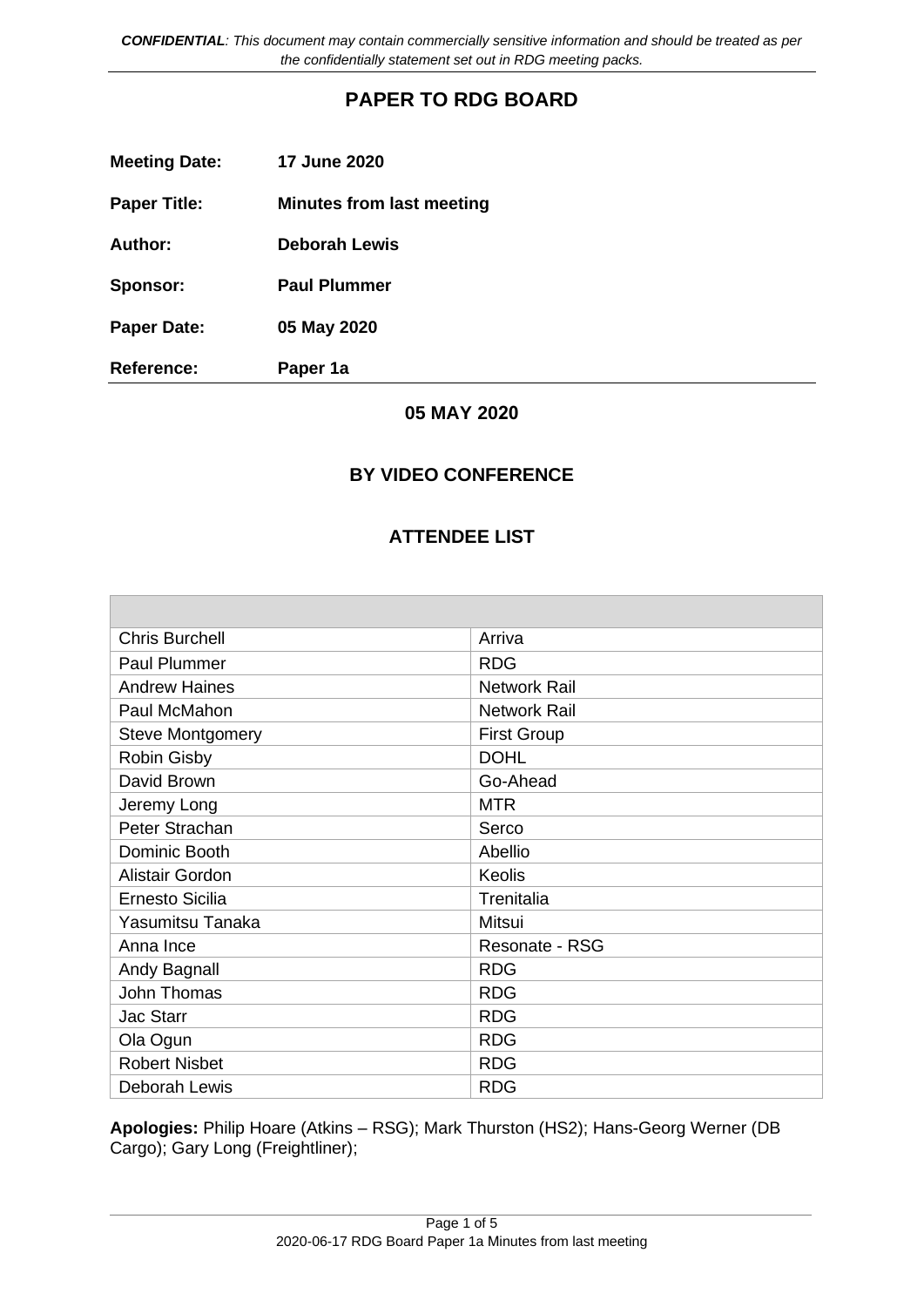# **MINUTES OF LAST MEETING**

| Item No.    | Approval of record                                                                                                                                                                                                                                                                                                                                   |
|-------------|------------------------------------------------------------------------------------------------------------------------------------------------------------------------------------------------------------------------------------------------------------------------------------------------------------------------------------------------------|
| $\mathbf 1$ | Chris Burchell (CB) welcomed everyone to the meeting, including Anna Ince attending for<br>the first time in her new capacity as RSG Deputy Chair. Late apologies from Mark<br>Thurston noted. The March RDG Board was cancelled so no minutes needed approval.<br>Two actions remain open, they have both been deferred due to the Covid-19 crisis. |

### **Item No. RDG activity update 2** Paul Plummer clarified that ongoing cross-industry work on a long term strategic framework for the railway, will align with the Whole Industry Strategic Plan now being facilitated by RDG's Planning Oversight Group, and will return to a future Board for discussion. CB and Andrew Haines thanked RDG and its Exec team for stepping up significant efforts since the Covid-19 crisis, to support and help lead the industry in many areas including operations, communications, commercial and Trade Union discussions. CB was also thanked for his leadership in managing the latter. Once the crisis has abated enough, RDG will undertake a review of lessons learned both for industry and for RDG. All agreed on the critical opportunity the industry now has to both advocate for and shape an improved railway post-Covid, which better balances capacity and performance. While fully focused on managing the crisis, DfT would welcome proposals on how the railway can emerge as more efficient and tailored to future rather than historic demand. In the medium-term RDG is looking at options for when EMAs conclude, and how the changes wrought by Covid-19 may align with Williams recommendations. The immediate focus is on influencing demand levels as services resume. RDG, Network Rail and many Members have been and were urged to continue making clear that a) the railway could not cope with a sudden uptick in passenger numbers if social distancing is maintained; b) guidance on social distancing is urgently needed, including accountability i.e. is onus on industry or individuals to ensure SD is maintained on services/at stations. Further advice should go to DfT this week, and previous drafts and dialogue make the industry's advice and points to government clear. There was discussion of the value of international comparisons. The impact of the crisis on Williams progress was discussed. DfT resource has been severely depleted until recently. Earliest likely publication date is 2-3 months but will probably be beyond that. Keith Williams remains involved, though no public policy decision made as yet. NR is working on how a new model might work in practice, to help ensure support once Williams is published. Covid-19 has also impacted on NR's organisational change programme. The launch of the third and final phase was paused; it will now begin as initially planned on 22 June but only in part, with rest rolled out later in summer.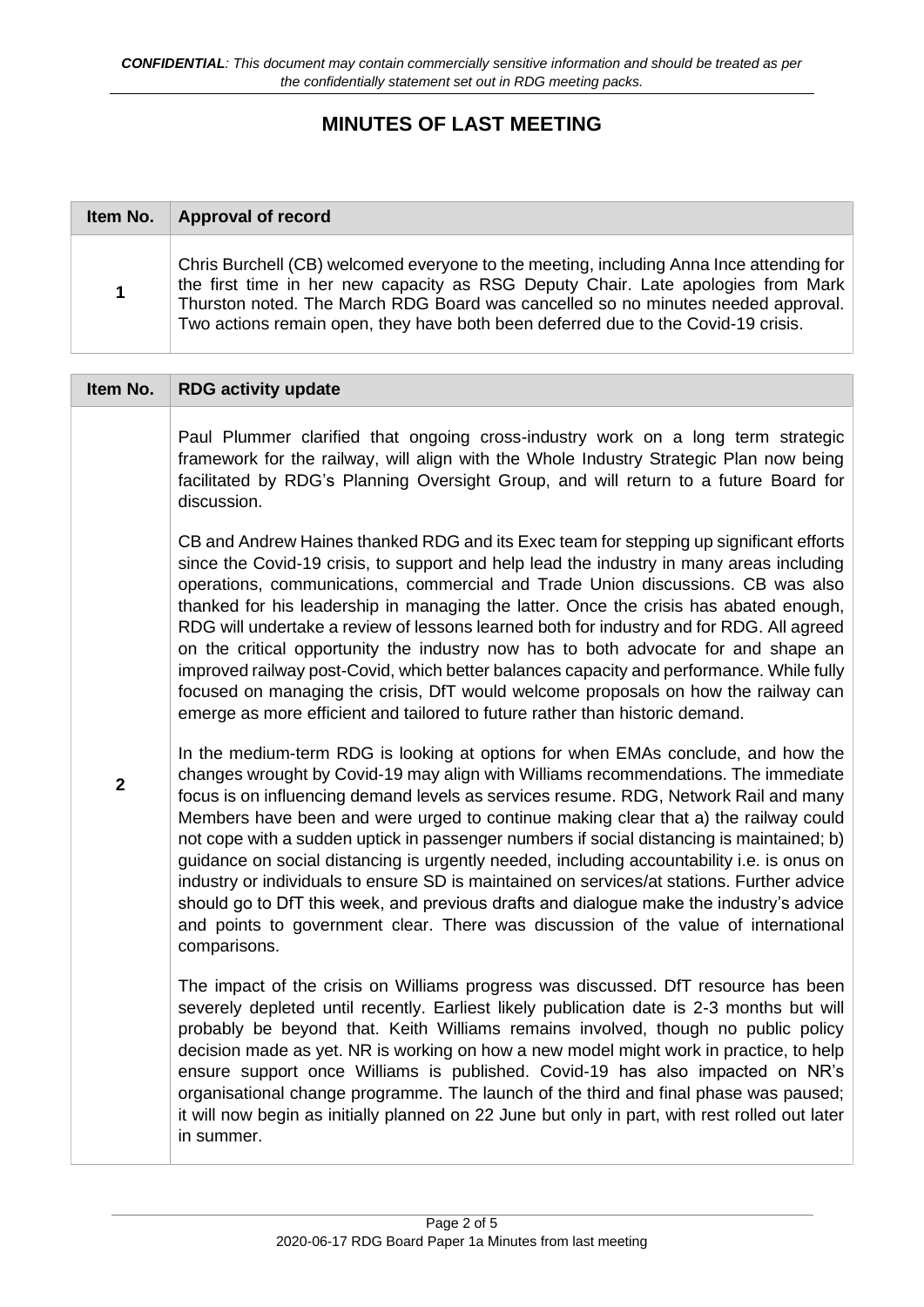Anna Ince shared latest on the work an RSG taskforce is carrying out at request of BEIS and DfT, to ascertain how Covid-19 has impacted supply chain businesses and what support is needed for a good recovery. AI thanked NR, RSSB and RDG for support in launching a survey of supply chain firms to get data needed. Once survey closes on 18 May, data will be impartially reviewed and shared with government and other parties, to assess the supply chain's readiness to underpin UK's economic recovery. PP confirmed RDG's ongoing dialogue with RIA on some of the challenges faced, which is helping unblock some obstacles.

2005.01 AB to circulate international comparison summary to Board Andy Bagnall  $\vert$  5 May 2020

| Item No.     | <b>RDG Priorities &amp; Finances (Covid-19)</b>                                                                                                                                                                                                                                                                                                                                                                                                                                                                                                                                                                                                                                                                                                                                                                                                                                                                                                                                                                                                            |
|--------------|------------------------------------------------------------------------------------------------------------------------------------------------------------------------------------------------------------------------------------------------------------------------------------------------------------------------------------------------------------------------------------------------------------------------------------------------------------------------------------------------------------------------------------------------------------------------------------------------------------------------------------------------------------------------------------------------------------------------------------------------------------------------------------------------------------------------------------------------------------------------------------------------------------------------------------------------------------------------------------------------------------------------------------------------------------|
|              | Planning work continues for evolution of RDG, looking at potential options to align with<br>expected Williams recommendations and allow RDG to be agile in response to changes.<br>Following the 2019 reorganisation of the business into three pillars, Jac Starr is leading<br>Service Delivery, Ola Ogun is leading Corporate Services and Andy Bagnall is now<br>leading Advocacy & Change, with the whole Executive team working closely to ensure<br>the interests of both members and staff are protected. Planning is also underway for how<br>and when staff may return to work in RDG office, with a range of scenarios being<br>assessed.                                                                                                                                                                                                                                                                                                                                                                                                       |
| $\mathbf{3}$ | OO summarised that RDG had met 2019/20 budget, and that Board approved 2020/21<br>budget in February, including a change programme which completed at end March. RDG<br>is now assessing the impact Covid-19 could have on finances, primarily around reduced<br>income from marketing schemes such as Railcards. The projected figures and planned<br>mitigation will be discussed with SAFC next week, before being taken to Customer Board,<br>and will return to RDG Board following those discussions.                                                                                                                                                                                                                                                                                                                                                                                                                                                                                                                                                |
|              | AB echoed earlier points that the railway's response to the crisis is positively regarded,<br>but two big risks are around performance and communications in the immediate service<br>restart; and clarity of purpose in being part of the longer term reforms. While good cross-<br>industry work has been done for the former, likely late provision of policy clarity and<br>information from government limits preparedness. It is understood government will lead<br>both a wider public information campaign and a travel specific one from DfT. RDG will<br>continue to develop collateral for Members but messaging remains fluid until government<br>gives clarity. Regarding longer-term reforms, the focus will remain on how the railway is<br>supporting national economic and societal resilience. Once industry has emerged from<br>recovery, communications can shift back to the two pillars of BPBC, focusing on post-<br>Covid reform and investment. Decarbonisation should be weaved through both reform<br>and investment proposals. |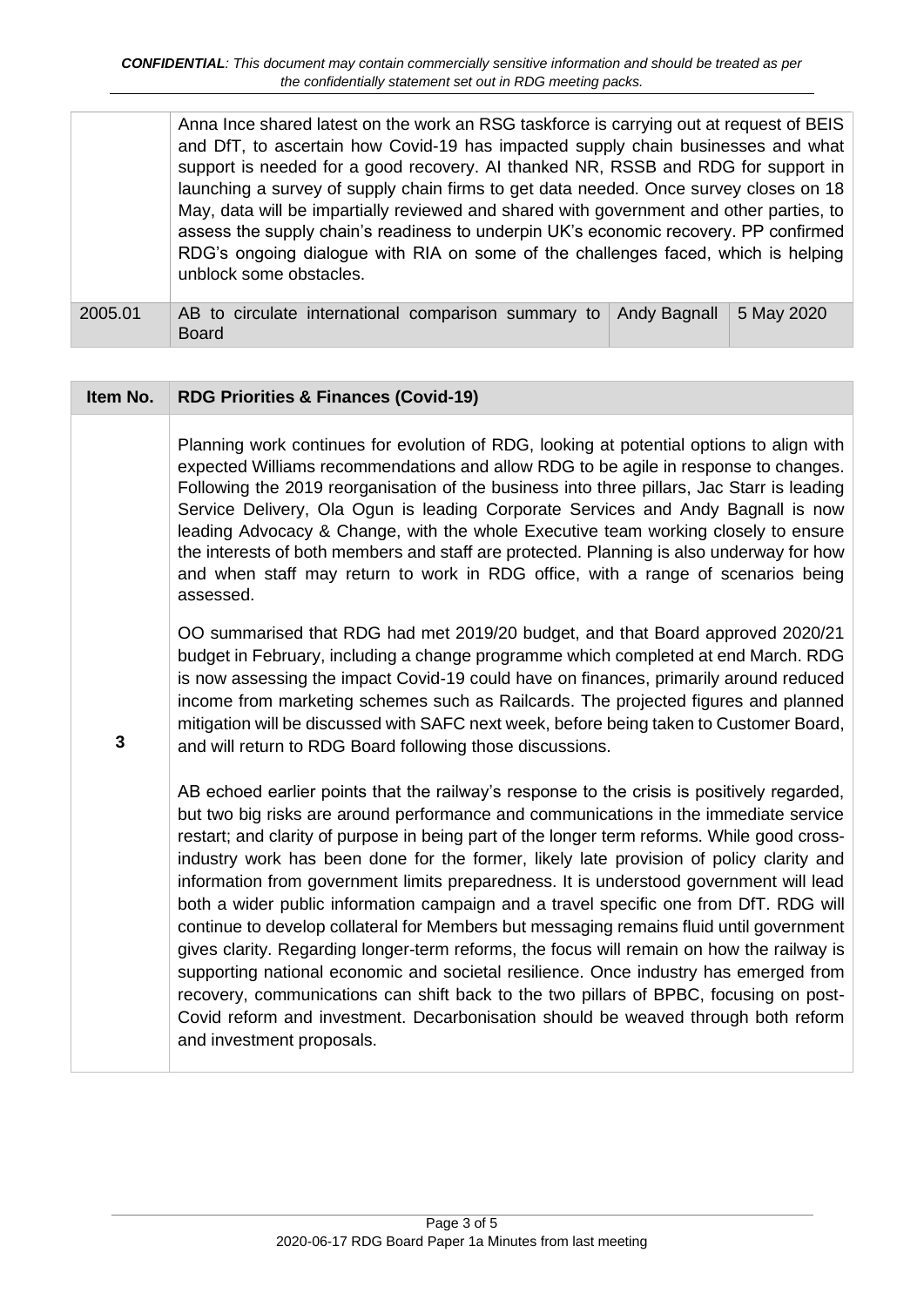| Item No. | <b>Retail Review</b>                                                                                                                                                                                                                                                                                                                                                                                                                                                                                                                                                                                                                                                                                                                                                         |                  |                  |
|----------|------------------------------------------------------------------------------------------------------------------------------------------------------------------------------------------------------------------------------------------------------------------------------------------------------------------------------------------------------------------------------------------------------------------------------------------------------------------------------------------------------------------------------------------------------------------------------------------------------------------------------------------------------------------------------------------------------------------------------------------------------------------------------|------------------|------------------|
| 4        | Jac Starr and Paul Bowden summarised progress since February Board update on<br>Retail Review, and how Covid-19 has amplified some of the issues the review aims to<br>address, namely the lack of clarity in legacy agreements with TPRs and the fact they do<br>not reflect changed markets. Those issues underpin three challenges put to RDG by the<br>TPRRA since Covid-19, including around alleged breach of contract and rights to<br>compensation. RDG has taken legal advice and rebutted each letter accordingly. June<br>Customer Board will discuss next steps for the review, which DfT supports progress in.<br>There was discussion of how Members could have taken a different approach to TPRs.<br>JS and PB will continue to progress the review at pace. |                  |                  |
| 2005.02  | JS & PB to continue to Retail Review forward at pace                                                                                                                                                                                                                                                                                                                                                                                                                                                                                                                                                                                                                                                                                                                         | <b>Jac Starr</b> | <b>June 2020</b> |

| Item No. | <b>Customer Information</b>                                                                                                                                                                                                                                                                                                                                                                                                                                                                                                                                                                                                                                                     |
|----------|---------------------------------------------------------------------------------------------------------------------------------------------------------------------------------------------------------------------------------------------------------------------------------------------------------------------------------------------------------------------------------------------------------------------------------------------------------------------------------------------------------------------------------------------------------------------------------------------------------------------------------------------------------------------------------|
| 5        | A latest update was provided on work with ORR to improve customer information. Jason<br>Webb summarised progress and new timeline agreed with ORR (26 June). Key to<br>delivering on the strategy will be effective involvement of stakeholders from across the<br>sector, and also clarity for stakeholders on what can and can't be done. Members agreed<br>on the need for cross-industry collaboration to enable this initiative to succeed where<br>previous attempts to improve customer information have not, and offered support if<br>needed. AH was clear that RDG Board should be informed of any blockers to ensure<br>timely delivery, which JW agreed to support. |

| Item No. | <b>PSVAR</b>                                                                                                                                                                                                                                                                                                                                                                                                                                                                                                                                                                                                                                                                                                                                                                                                                                                                   |                |          |
|----------|--------------------------------------------------------------------------------------------------------------------------------------------------------------------------------------------------------------------------------------------------------------------------------------------------------------------------------------------------------------------------------------------------------------------------------------------------------------------------------------------------------------------------------------------------------------------------------------------------------------------------------------------------------------------------------------------------------------------------------------------------------------------------------------------------------------------------------------------------------------------------------|----------------|----------|
| 6        | Board heard an update on PSVAR, following the RDG's proposal to the Rail Minister on<br>31 March. The eight-month extension granted is not what was asked for nor what is<br>required but it is positive the Minister recognises the key issue is how to grow compliant<br>coach supply and wants DfT officials to work with RDG and the coach industry to explore<br>ways of accelerating that growth. RDG has committed to work with DfT but made clear<br>it will be difficult to accelerate growth without government funding. Board noted that the<br>impact of Covid-19 on the coach industry will be significant; RDG will revisit its proposal<br>once the scale of the impact is clear. Susie Homan also agreed to provide an update to<br>Board on PRM compliance and RRV exemptions in light of Covid, which RDG flagged<br>as an issue to DfT early in the crisis. |                |          |
| 2005.03  | SH to circulate update on PRM compliance and exemptions<br>to Board                                                                                                                                                                                                                                                                                                                                                                                                                                                                                                                                                                                                                                                                                                                                                                                                            | Susie<br>Homan | May 2020 |